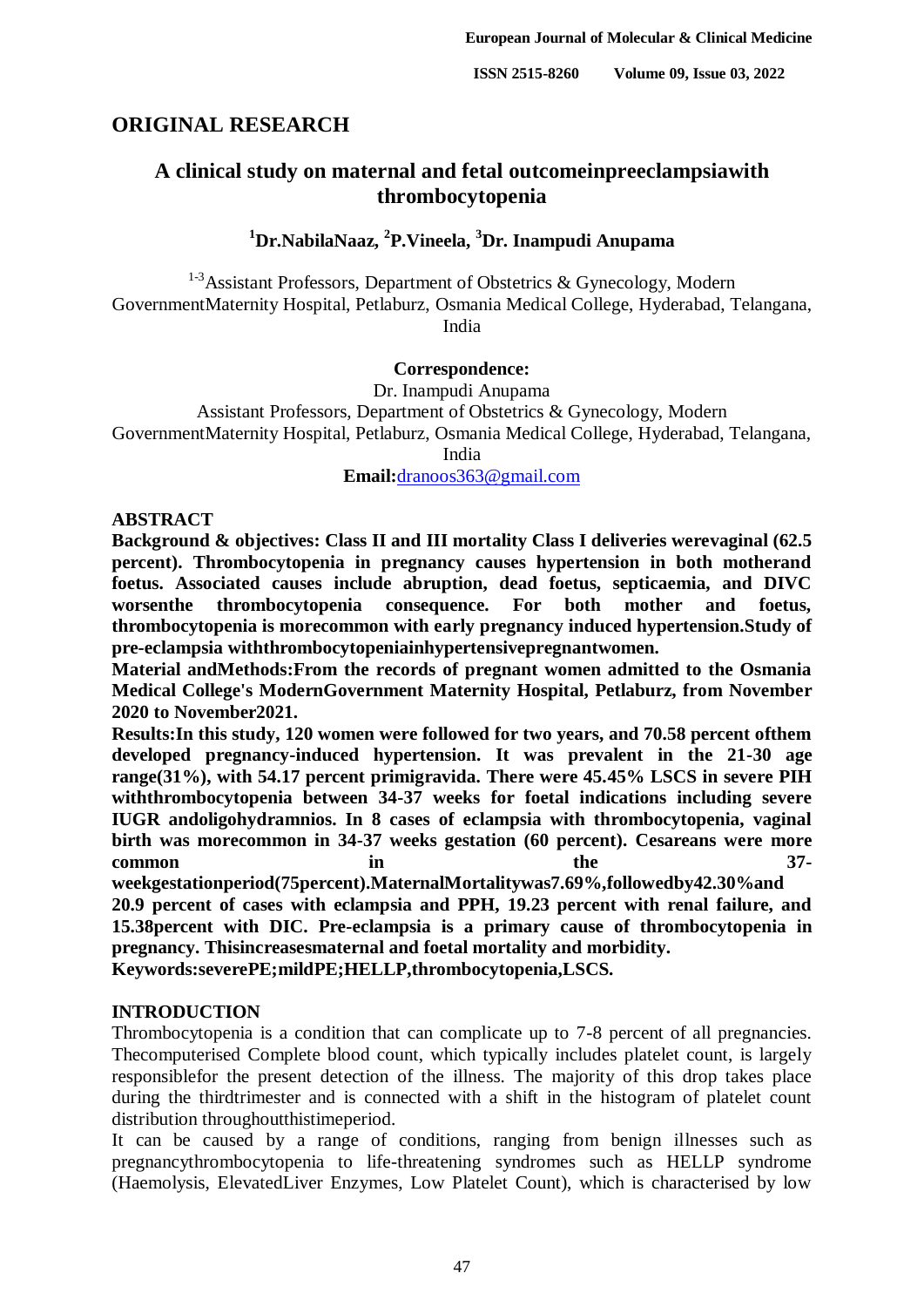platelet counts and hemolysis.Thrombocytopenia is characterized as a low number of platelets in the circulatory blood that isbelownormal.[1]

The discovery of thrombocytopenia during pregnancy is an intriguing problem for obstetricians todeal with on a daily basis. It is estimated that roughly 20% of all occurrences of thrombocytopeniaduring pregnancy are caused by hypertensive disorders of pregnancy, which are responsible forapproximately 20% of all cases. Preeclampsia is associated with mild to moderate thrombocytopenia,however it is possible to develop severe thrombocytopenia. Patients with eclampsia were at an evenlarger risk of having severe thrombocytopenia than those without the condition. In addition, womenwhoare pregnantaremore likelytodevelopHELLPsyndrome, whichisasubtypeofpreeclampsia.

Thrombocytopenia is a critical and required component of this condition, and it must be treated.Four processes contribute to thrombocytopenia: artifactual thrombocytopenia, insufficient plateletgeneration, rapid platelet breakdown, and platelet pooling. Which is defined mostly by bleedingfromsmallbloodvessels asitshallmark.[2,3]

The period of onset of many problems during pregnancy, as well as their clinical symptoms,frequently coincide, making the diagnosis of individual disorders challenging. Thrombocytopenia is aconcern for both the woman and her unborn child, and it has been connected with significantmaternalorneonatalmorbidity andmortalityin several studies.[4-5]

Specialized treatments, on the other hand, have been shown to improve the outcomes of affectedpatients and their progeny when implemented quickly and effectively In order to determine theprevalence of thrombocytopenia in pregnant women with pregnancy-induced hypertension, as wellas the consequences of this condition on maternal and foetal outcomes, a retrospective study wasconducted.

### **AIM&OBJECTIVES**

 Clinicalstudyof maternalandfetaloutcomeinpreeclampsiawiththrombocytopeniainhypertensivepregnantwomen.

## **METERIALSANDMETHODS**

### **SOURCESOFDATA**

FromtherecordsofpregnantwomenadmittedintheDepartmentofObstetricsandGynaecology,Mo dernGovernmentMaternityHospital,Petlaburz,OsmaniaMedical College,Hyderanbad, Telangana–from November2020toDecember2021.

# **METHODOFCOLLECTIONOFDATA STUDYDESIGN**

Prospective

### **SAMPLESIZE**

120

From the records / case sheets of pregnant women with pregnancyinduced hypertensionadmitted in labour to the department of obstetrics and gynaecology, Modern GovernmentMaternityHospital,Petlaburz,OsmaniaMedicalCollege,Hyderanbad,Telangana Details will be entered in the proforma regarding the detailed history of period of gestation,highriskfactors,complications-

duringpresentandpastpregnancy,likepregnancyinducedhypertension,diabetesmellitus,APLA, intra uterine death, death, abruption, hepatitis.Pasthistoryofpregnancyinducedhypertension,hypertension,diabetesmellitus&haemor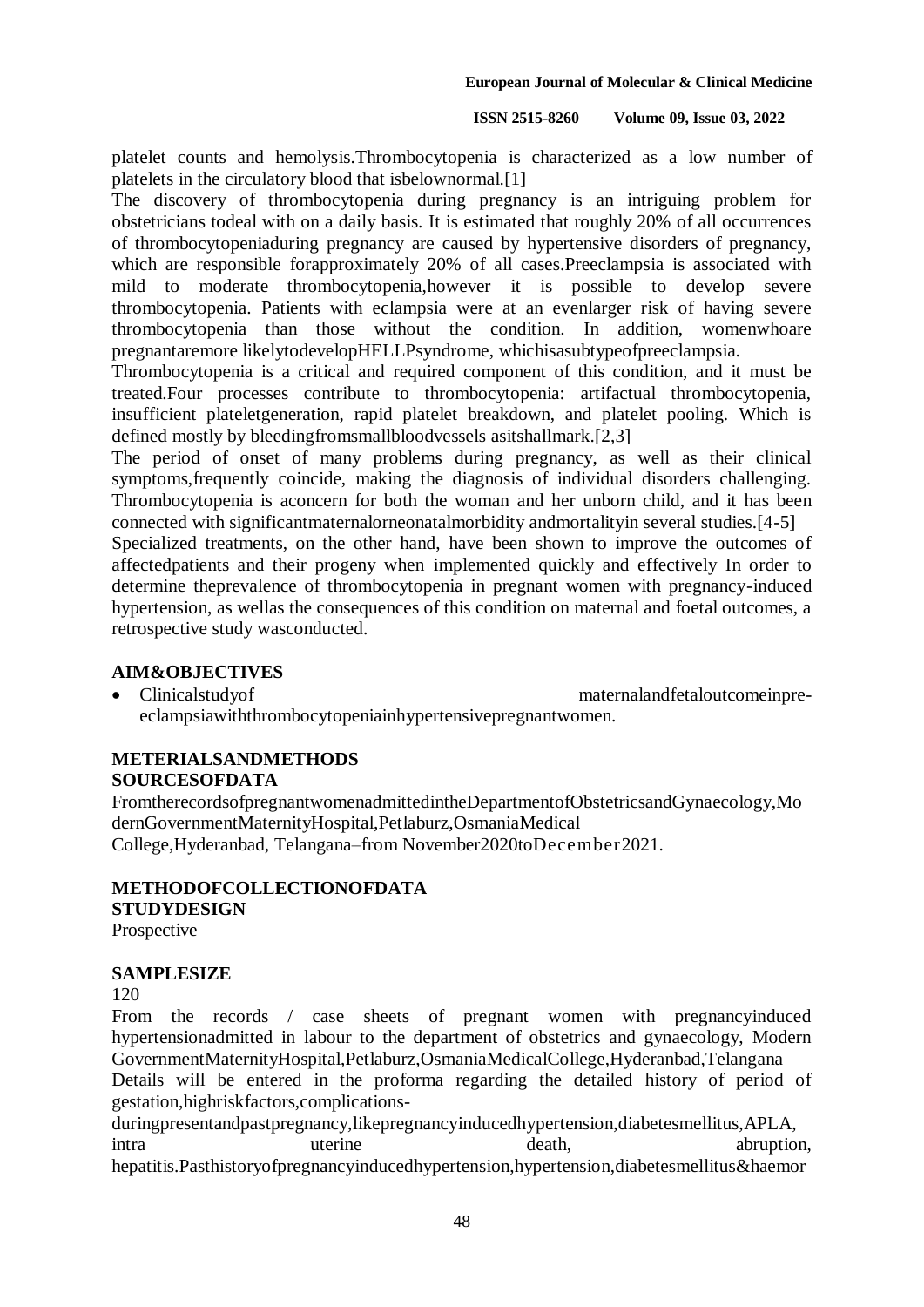rhagicdisorders.

### **INCLUSIONCRITERIA**

- 1. Third trimester pregnant women with BP measuring more than 140/90mmHgwiththrombocytopenia.
- 2. PregnantwomenwithHEELPsyndrome.
- 3. Pregnantwomenwithdiagnosedpre-eclampsiaandeclampsiawiththrombocytopenia.

### **EXCLUSIONCRITERIA**

- 1. PatientswithestablishedITPdisease.
- 2. Patientswithhypertensivedisorderbeforepregnancy.
- 3. PatientsestablishedwithHIVdisease.
- 4. Patientswithhistoryofviralfever.

### **PROCEDUREOFTHESTUDY**

Pregnant women who are admitted to OsmaniaMedical College associated hospital in thethird trimester with BP >140/90 will beselectedaccordingto inclusion and exclusioncriteria.Awrittenconsent istaken inthosewhosatisfytheseinclusioncriteria.

Bloodpressuremeasurementsandfullbloodcounts,renalfunction,liverfunctiontestsand

peripheralbloodsmearstudyaredone.Thiswillexclude any known cause ofthrombocytopeniasuch as ITP, Leukaemia, and or lympho-proliferativediseases.

Studyisaboutmaternalandfetaloutcomerelatedtomodeofdelivery(vaginal/instrumental / CS), maternal and fetal morbidity and mortality, complicationslikerenalfailure,pulmonaryoedema,cerebralvenous thrombosis, disseminated intravascularcoagulation,postpartumhaemorrhage, multiorganfailure.

Blood specimen will be withdrawn with minimal stasisfromtheante-cubital vein usingadrysteriledisposablesyringeandneedle.3mlofbloodisdispensedintoEDTAanticoagulant tubes. The specimens are labelled with subject"s age, sex and identificationnumber. The EDTA sampleswill be keptat room temperature until processed within 4hoursofcollection. Laboratory analysis – Platelet countwillbeperformedusingmanual methodandautomatedhaematologymethod.

### **RESULTS**

**Table1:EtiologyofThrombocytopenia**

| <b>Etiology</b>  | <b>Noofsubjects</b> | Percentage |
|------------------|---------------------|------------|
| MildPIH          | 32                  | 26.66      |
| <b>SeverePIH</b> | 48                  | 40         |
| Eclampsia        | 10                  | 8.34       |
| HEI I P          | 29                  | 24.16      |
| <b>Total</b>     | 120                 | 100        |

In the above table, out of 120 cases included in the study, 32and 48 cases presented withmild and severe pregnancy induced hypertension, 8 cases were diagnosed as eclampsia and29cases presented withHELLP syndrome.

**Table 2: Age distribution of Subjects of Pregnancy induced Hypertension withthrombocytopenia**

|                            | Agegroup   Frequency(n)   Percentage(%) |
|----------------------------|-----------------------------------------|
| $\langle 20 \rangle$ vears | 25. RA                                  |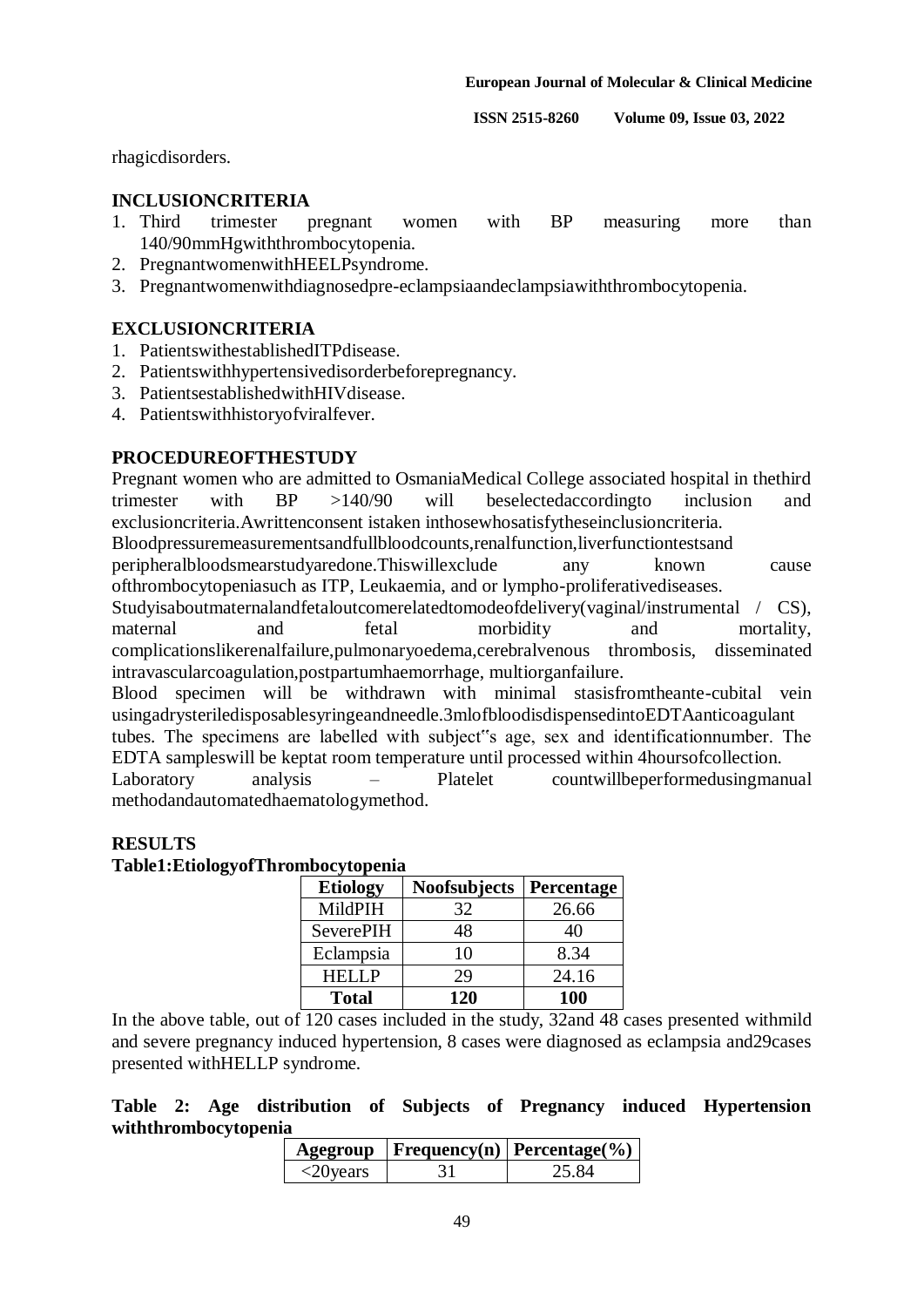| $21-25$ years |             | 39.16 |
|---------------|-------------|-------|
| 26-30 years   | $T_{\perp}$ | 22.5  |
| $>30$ years   | 15          | 12.5  |
| <b>Total</b>  | 120         | 100   |

 **ISSN 2515-8260 Volume 09, Issue 03, 2022**

Majorityofthestudysubjectsinourstudywere agedbetween21-25years (39.16%)followedby<20 years (25.84%) . 22.5 % of the cases were between the age group 26-30 years and 12.5 % wereagedabove30yearsof age.

### **Table3:GravidityindexofpatientswithpregnancyinducedhypertensionwithThrombocyto penia**

| Gravida      |     | Frequency(n)   Percentage(%) |  |  |
|--------------|-----|------------------------------|--|--|
| Primigravida | 65  | 54.17                        |  |  |
| Multigravida | 55  | 45.83                        |  |  |
| <b>Total</b> | 120 | 100                          |  |  |

Inourstudy,65ofthecaseswereprimigravidaand55ofthemweremultigravida.

### **Tale4:Analysisofmodeofdelivery andgestational**

**ageinmildpregnancyinducedhypertensionwith thrombocytopenia**

| GestationalAge | Modeofdelivery | <b>MILDPIH</b> | Percentage |
|----------------|----------------|----------------|------------|
|                | ID             | 2              | 22.23      |
|                | <b>LSCS</b>    | 3              | 33.33      |
|                | VD             |                | 44.44      |
| 28-34 weeks    | <b>TOTAL</b>   | 9              | 100        |
|                | ID             | 2              | 11.76      |
|                | <b>LSCS</b>    | 5              | 29.41      |
|                | VD             | 10             | 58.82      |
| 34-37WEEKS     | <b>TOTAL</b>   | 17             | 100        |
|                | ID             | 3              | 33.33      |
|                | <b>LSCS</b>    |                | 11.11      |
|                | VD             | 5              | 55.55      |
| >37WEEKS       | TOTAL          |                | 100        |

Outofthe120casesofthrombocytopenia35casespresentedwithmildPIH.Out ofthetotal 35cases the 9of them were between the 28-34 weeks of gestation, 17 were between 34-37weeks and 9wereover the 37weeks ofgestation.

Amongthe28-

34weeksofgestation,4(33.33%)hadnormalvaginaldelivery,3(33.33%)underwentLSCSandrema ining2cases(22.23 %)hadinstrumentaldelivery.

Nearly10(60%)casesoutof17inthe34-37weeksofgestationalagehad vaginaldelivery,5(29.41%) underwentLSCS and 2(11.76%) hadinstrumentassisteddelivery.

Out of 9 cases between the gestational age greater than 37 weeks, 5 (55.55 %) , 1(11.11%)and2(22.23%)deliveredthroughnormalvaginal,LSCSandinstrumentaldeliveryrespec tively.

**Table 5: Analysis of mode of Delivery and Gestational age and Severe PregnancyInduced Hypertension withandwithout thrombocytopenia**

|  | GestationalAge   Modeofdelivery   Thrombocytopeniapatients   Percentage |  |
|--|-------------------------------------------------------------------------|--|
|  |                                                                         |  |
|  |                                                                         |  |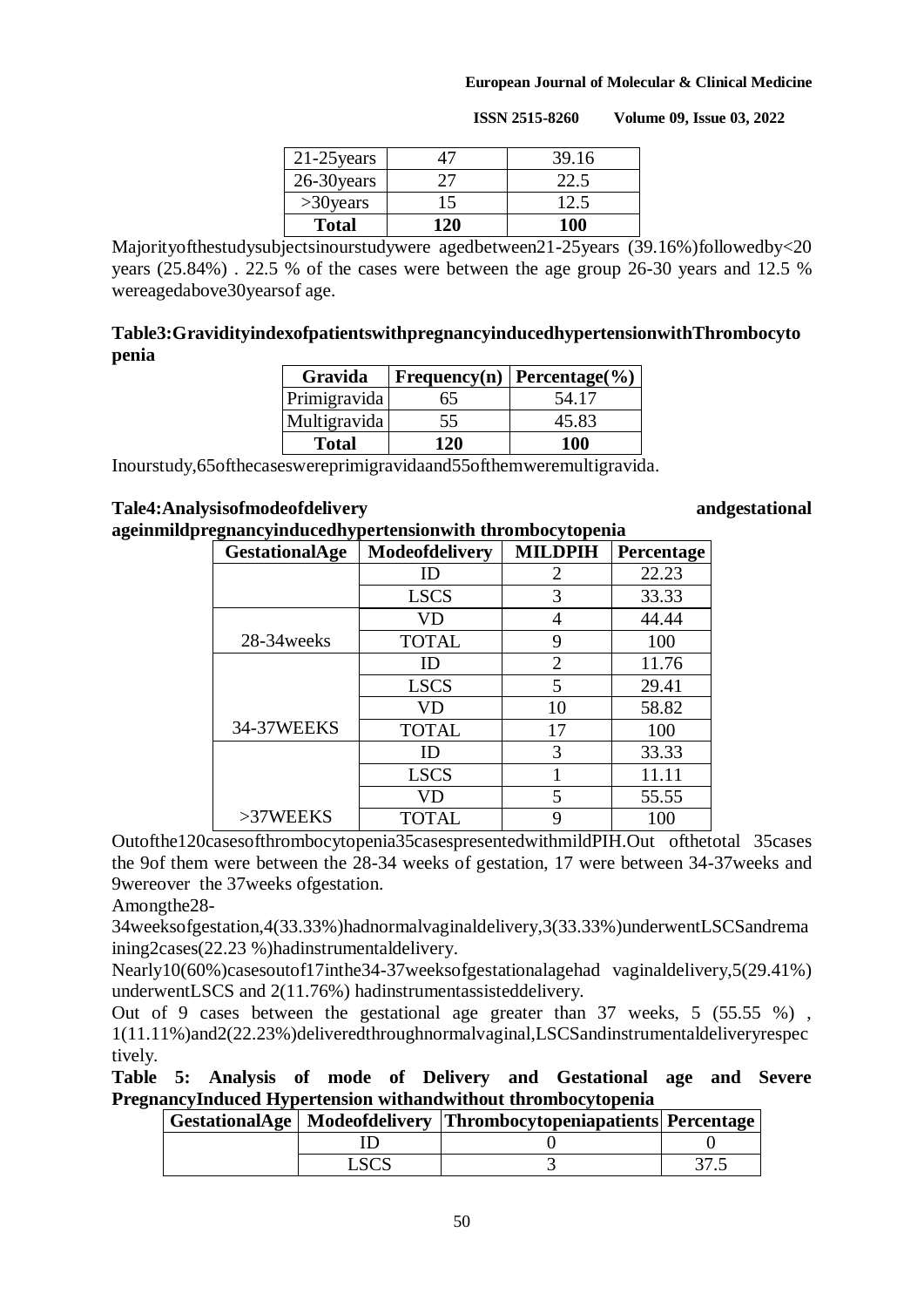|             | VD           |    | 62.5  |
|-------------|--------------|----|-------|
| 28-34 weeks | <b>TOTAL</b> | 8  | 100   |
|             |              |    | 13.63 |
|             | <b>LSCS</b>  | 10 | 45.45 |
|             | VD           |    | 40.9  |
| 34-37WEEKS  | <b>TOTAL</b> | 22 | 100   |
|             | ID           | っ  | 13.33 |
|             | <b>LSCS</b>  |    | 53.33 |
|             | VD           |    | 22.72 |
| >37WEEKS    | <b>TOTAL</b> | 15 | 100   |

 **ISSN 2515-8260 Volume 09, Issue 03, 2022**

Out of the 120 cases of thrombocytopenia 40 cases presented with Severe PIH .Out of thetotal45casesthe8(17.77%)ofthemwerebetweenthe28-34weeksofgestation,22(48.88%)were between 34-37 weeks and 15(33.33%) were over the 37 weeks of gestation.Among the28-34 weeks of gestation, 3 (37.5 %) had normal vaginal delivery,5 (62.5%) underwentLSCS. Nearly9(40.9%)casesoutof22inthe34-37weeksofgestationalagehadvaginaldelivery,9(40.9 %)underwent LSCS and10 (45.45 %)had instrument assisted delivery.

Out of 15cases with the gestational age greater than 37 weeks, 5 (22.72 %) , 8 (53.33%)and2(13.33%)deliveredthroughnormalvaginal,LSCSandinstrumentaldeliveryrespecti vely.

### **Table6**:**ModeofDeliveryinMildandSeverePregnancyInducedHypertensionwithThrombo cytopenia**

| Modeofdelivery | MildPIH    | <b>SeverePIH</b> |
|----------------|------------|------------------|
| VD             | 17(58.62%) | 15(36.58%)       |
| ID             | 5(17.24%)  | 7(17.03%)        |
| <b>LSCS</b>    | 7(24.13%)  | 18(43.90%)       |
| <b>TOTAL</b>   | 29(100%)   | $41(100\%)$      |

Chi square=3.69 df=2p=0.169

Outofthe29casesofMildPIH,16(57.2%)hadNormalVaginalDelivery,4(14.3%)wereinstrumenta ldeliveryand8(28.5%)underwentLSCS.

Outofthe40casesofSeverePIH,14(35%)hadnormalVaginalDelivery,6(15%)hadinstrumentassis ted deliveryand20(50%)weredeliveredthrough LSCS.

TheassociationbetweenthemodeofdeliveryandthevariantsofPIHwasfoundtobestatisticallynot significant

|  |                      |  |  | Table 7: Analysis of Mode of Delivery and Gestational age in Eclampsia |  |  |
|--|----------------------|--|--|------------------------------------------------------------------------|--|--|
|  | withThrombocytopenia |  |  |                                                                        |  |  |

|                  |             | <b>Eclapsia</b> |            |          |  |  |  |  |
|------------------|-------------|-----------------|------------|----------|--|--|--|--|
|                  |             | Modeofdelivery  |            |          |  |  |  |  |
| Gestationalweeks | <b>NVD</b>  | <b>Total</b>    |            |          |  |  |  |  |
| 28-34WKS         | $0(0\%)$    | $0(0\%)$        | $0(0\%)$   | $0(0\%)$ |  |  |  |  |
| 34-37WKS         | $3(60.0\%)$ | $2(100\%)$      | 1(25%)     | 6(54.5%) |  |  |  |  |
| >37WKS           | $2(40\%)$   | $0(0\%)$        | 3(75%)     | 5(45.5%) |  |  |  |  |
| <b>TOTOAL</b>    | $5(100\%)$  | $1(100\%)$      | $4(100\%)$ | 11(100%) |  |  |  |  |

Fishersexact test=0.46p>0.05(notsignificant)

Outofthe11casesofeclampsiawiththrombocytopenia,6(54.5%)wereinthe34-

37weeksofgestationand 5 (45.5%) above37weeks ofgestation.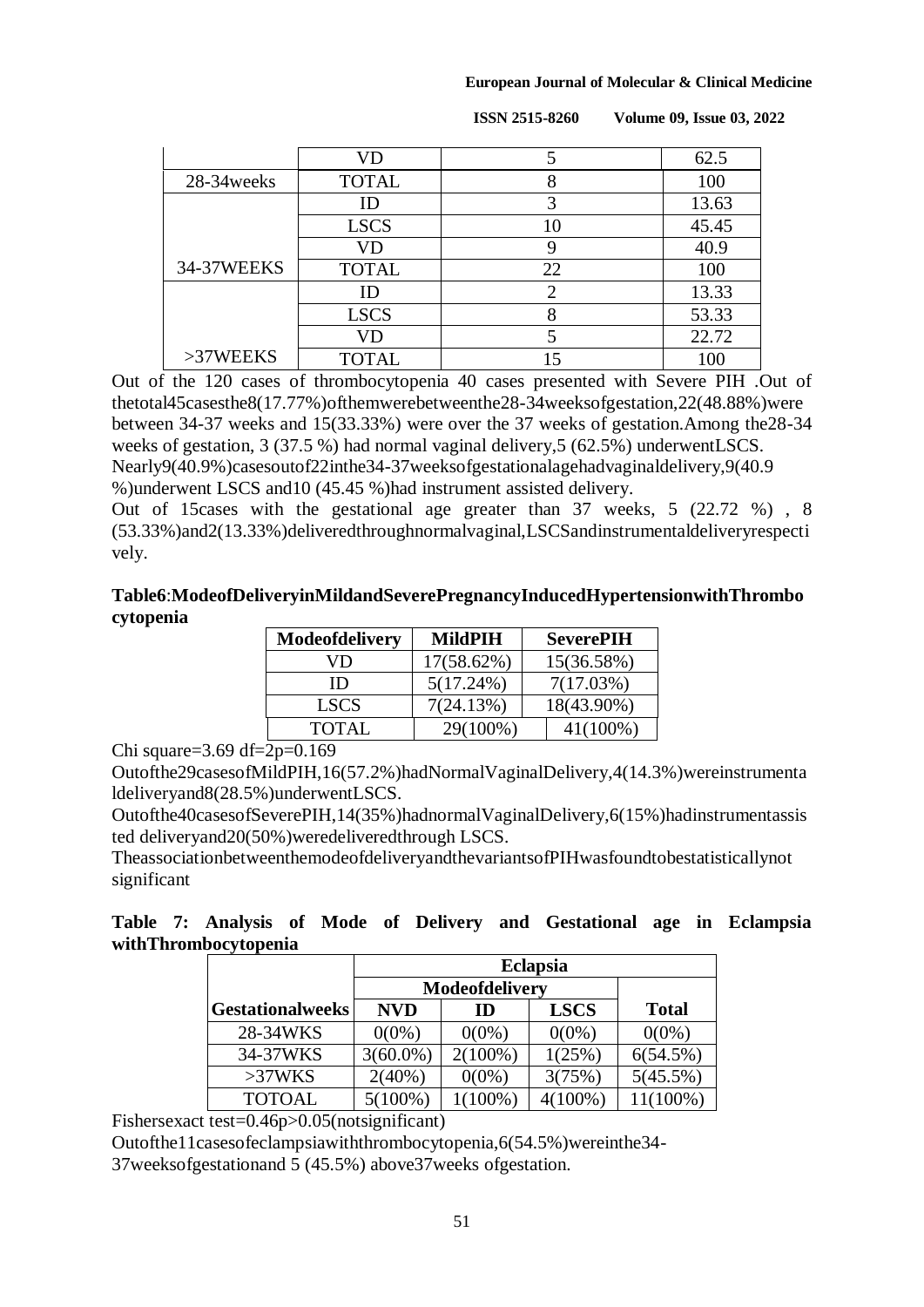**ISSN 2515-8260 Volume 09, Issue 03, 2022**

Out of 5 cases which had normal vaginal delivery, 3 (60 %) were in the 34-37 weeks ofgestation and 2 (40 %) was above 37 weeks of gestation. There was only one case whichwas delivered through the assist of instrument was in the 34-37 weeks of gestation. Among3 cases delivered through LSCS, 1(25 %) was in 34-37 weeks and 3(75 %) above 37weeksofgestation.

TheAssociationbetween Modeofdeliveryandgestationweeksamongthe eclampsiacaseswasfoundto be not significant.

| <b>Class</b>    | Frequency | Percentage |  |  |  |  |  |
|-----------------|-----------|------------|--|--|--|--|--|
| <b>CLASSI</b>   | 14        | 52         |  |  |  |  |  |
| <b>CLASS II</b> |           | 28         |  |  |  |  |  |
| <b>CLASSIII</b> |           | 20         |  |  |  |  |  |
| <b>Total</b>    | 25        | 100        |  |  |  |  |  |

### **Table8**:**Distributionofsubjectsaccording totheclassificationofHELLP**

HELLPwasclassifiedintoClassI(52%),ClassII(28%) andClassIII(20%).

|  |                      |  |  |  | Table 9: Distribution of subjects according to the Complications and classification of |
|--|----------------------|--|--|--|----------------------------------------------------------------------------------------|
|  | <b>HELLPsyndrome</b> |  |  |  |                                                                                        |

|                     | <b>HELLP</b>  |                |                  |               |  |
|---------------------|---------------|----------------|------------------|---------------|--|
| <b>Complication</b> | <b>ClassI</b> | <b>ClassII</b> | <b>Class III</b> | <b>Total</b>  |  |
| Maternalmortality   | $0(0\%)$      | 1(12.5%)       | 1(20%)           | 2(7.69%)      |  |
| Eclapsia            | $9(60.0\%)$   | 2(25%)         | $0(0\%)$         | $11(42.30\%)$ |  |
| <b>PPH</b>          | 2(13.33%)     | 2(25%)         | $2(40\%)$        | 6(23.07%)     |  |
| Renalfailure        | 2(13.33%)     | 2(25%)         | 1(20%)           | 5(19.23%)     |  |
| DIC                 | $2(13.34\%)$  | 1(12.5%)       | 1(20%)           | 4(15.38%)     |  |
| <b>TOTAL</b>        | $15(100\%)$   | $8(100\%)$     | $5(100\%)$       | $26(100\%)$   |  |

Among all the HELLP patients, Maternal Mortality was 7.69 % followed by 42.30 % and20.9%ofcasespresentedwitheclampsiaandPPH,19.23%forRenalFailure,15.38%withDIC. Maternal Mortality was seen each among class II and Class III of HELLP. Out of 15casesamongclassI,9(60.0%)eclampsia,2(13.34%)PPH,2

(13.3%)Renalfailureand2(13.3%)DICwerePresent.

8cases of HELLP class II was seen in our study out of the 8 cases 1 (12.5%)MaternalMortality,2 (25.0%) eclampsia,2(25.0%)renalfailureand one(12.5%)caseofPPH.

HELLPclassIIIhad5cases,1(20%)hadmaternalMortalityandrenalfailure,2(40%)hadPPHand 1(20%)hadDIC.

### **Table10:AnalysisofModeof Delivery AndGestational ageAmongClassIHELLP**

|                     | <b>Modeofdelivery</b>   |            |              |             |
|---------------------|-------------------------|------------|--------------|-------------|
| <b>Gestationage</b> | <b>LSCS</b><br>VD<br>ID |            | <b>Total</b> |             |
| 28-34WKS            | $0(0\%)$                | 1(25%)     | $0(0\%)$     | 2(12.5%)    |
| 34-37WKS            | $6(60\%)$               | 3(75%)     | $2(40.00\%)$ | $8(50.0\%)$ |
| >37WKS              | $4(40.0\%)$             | $0(0\%)$   | $3(60.0\%)$  | 6(37.5%)    |
| <b>TOTAL</b>        | $10(100\%)$             | $4(100\%)$ | $5(100\%)$   | $16(100\%)$ |

Outof14casesofHELLPclassI,8caseswerevaginaldelivery(60%in34- 37weeksand40%in>37weeks),4caseswereinstrumentaldelivery(25 %in28- 34weeksand75%in34-37weeks),and5caseswereLSCS(40 %in34-37weeks and60 %in>37weeks).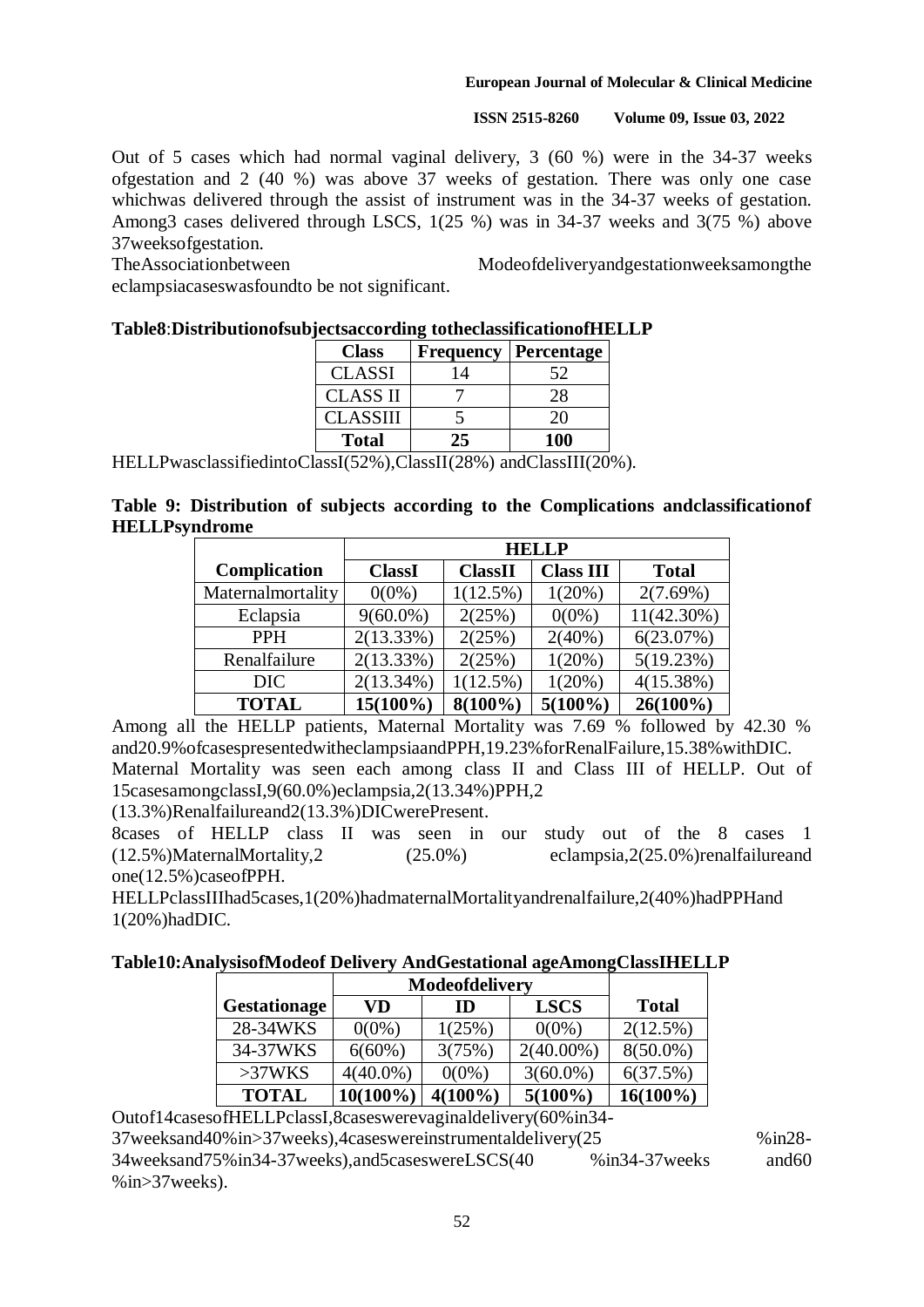**ISSN 2515-8260 Volume 09, Issue 03, 2022**

TheAssociationbetweenModeofdeliveryandgestationweeksamongtheHELLPClassIcases was found to benot significant.

|                      | Modeofdelivery |              |             |              |
|----------------------|----------------|--------------|-------------|--------------|
| <b>Gestation age</b> | VD             | ID           | <b>LSCS</b> | <b>Total</b> |
| 28-34WKS             | 1(25%)         | $1(33.34\%)$ | $0(0\%)$    | 2(28.72%)    |
| 34-37WKS             | 3(75%)         | 2(66.63%)    | $0(0\%)$    | $4(57.14\%)$ |
| >37WKS               | $0(0\%)$       | $0(0\%)$     | $2(100\%)$  | $1(14.28\%)$ |
| <b>TOTAL</b>         | $4(100\%)$     | $3(100\%)$   | $2(100\%)$  | $7(100\%)$   |

**Table11:Analysis ofModeofDelivery And GestationalageAmongClassIIHELLP**

Outof6casesofHELLPclassII,4 caseswerevaginaldelivery(25%in28-34 weeksand66.7%in 34- 37weeks),2caseswereinstrumental delivery(50%in 28-34weeksand50%in34- 37weeks),and1caseswereLSCSSeeninthe>37weeksofgestation.

The AssociationbetweenMode of delivery andgestationweeksamongtheHELLPClassIIcaseswas foundto benot significant.

## **Table12:AnalysisofModeof Delivery AndGestational ageAmongClass IIIHELLP**

|                      | Modeofdelivery          |            |              |              |
|----------------------|-------------------------|------------|--------------|--------------|
| <b>Gestation age</b> | <b>LSCS</b><br>VD<br>ID |            | <b>Total</b> |              |
| 28-34WKS             | $0(0\%)$                | $0(0\%)$   | $0(0\%)$     | $0(0\%)$     |
| 34-37WKS             | $1(33.34\%)$            | $1(100\%)$ | $0(0\%)$     | $2(33.34\%)$ |
| >37WKS               | $2(66.66\%)$            | $0(0\%)$   | $2(100\%)$   | $4(66.66\%)$ |
| <b>TOTAL</b>         | $3(100\%)$              | $1(100\%)$ | $2(100\%)$   | $6(100\%)$   |

Out of 6 cases of HELLP class III, 2 cases were vaginal delivery 33.34 % in 34- 37 weeksand 66.66 % in > 37 weeks), 2 cases was instrumental delivery in 34-37 weeks, and 2 casesofLSCSin the>37 weeks of gestation.

The Association between Mode of delivery and gestation weeks among the HELLP ClassIIIcases was found to benot significant.

|              | Table13:AnalysisofModeofDeliveryandGestationalageamongEclampsiaandpatientswith |  |
|--------------|--------------------------------------------------------------------------------|--|
| <b>HELLP</b> |                                                                                |  |

| Modeofdelivery | <b>WithHELLP</b> | Witheclampsia | <b>Total</b> |
|----------------|------------------|---------------|--------------|
| VD             | 14(53.84%)       | $5(50\%)$     | 19(52.78%)   |
| ID             | $7(26.92\%)$     | 2(20%)        | $9(25.0\%)$  |
| <b>LSCS</b>    | 5(19.23%)        | $3(30.0\%)$   | 10(27.77%)   |
| <b>TOTAL</b>   | $26(100\%)$      | $10(100\%)$   | $36(100\%)$  |

Outof36caseswithHELLPandEclampsia,14cases(53.84 %)deliveredthroughvaginal , 9 (25%) delivered using instruments and 10 (27.77 %) through LSCS. Outof10caseswitheclampsia,5(50%)deliveredthroughvaginalroute,2 (20 %)  $throughinstrumental and 3(30)$  %)

throughLSCS.TheassociationbetweenmodeofdeliverywitheclampsiaandHELLPwasalsofoundt o be statisticallynot significant.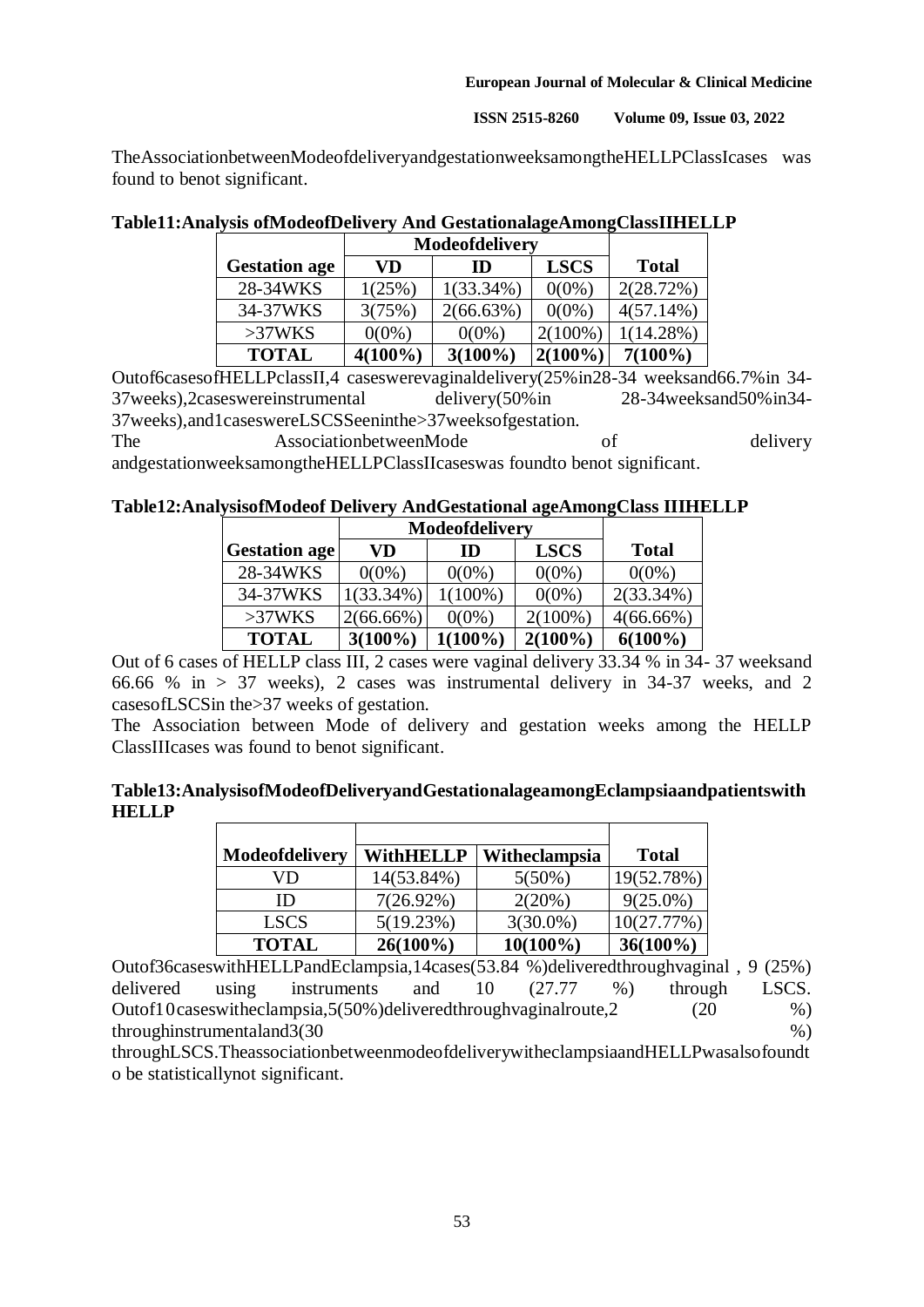|                       |                     | Thrombopenia |                        |              |               |
|-----------------------|---------------------|--------------|------------------------|--------------|---------------|
|                       |                     |              | <b>Modeof delivery</b> |              |               |
| <b>GestationalAge</b> | <b>Fetaloutcome</b> | <b>VD</b>    | ID                     | <b>LSCS</b>  | <b>Total</b>  |
|                       | Healthy             | 7(75%)       | $2(66.7\%)$            | $2(50\%)$    | $11(63.64\%)$ |
|                       | Perinatalmortality  | $0(0\%)$     | $0(0\%)$               | $0(0\%)$     | $0(0\%)$      |
| 28-34 wks             | PerinatalMorbidity  | 2(33.33%)    | $2(33.33\%)$           | $2(33.34\%)$ | 6(33.3%)      |
|                       | Total               | $9(100\%)$   | $4(100\%)$             | $4(100\%)$   | 17(100%)      |
|                       | Healthy             | 23(76.66 %)  | 8(72.72%)              | 12(70.58%)   | 41(100%)      |
|                       | Perinatalmortality  | $0(0\%)$     | $0(0\%)$               | $0(0\%)$     | $0(0\%)$      |
|                       | PerinatalMorbidity  | $7(25.54\%)$ | 3(27.28%)              | $5(29.41\%)$ | 15(25.9%)     |
| 34-37 wks             | Total               | 30(100%)     | $11(100\%)$            | 17 (100%)    | 56 (100%)     |
|                       | Healthy             | 11(78.57%)   | $3(60\%)$              | 12(80%)      | 24(72.72%)    |
|                       | Perinatalmortality  | $0(0\%)$     | $0(0\%)$               | $0(0\%)$     | $0(0\%)$      |
|                       | PerinatalMorbidity  | 3(27.27%)    | $2(40\%)$              | 3(20%)       | 9(27.27%)     |
| $>37$ wks             | Total               | 14(100%)     | $5(100\%)$             | 15 (100%)    | 33(100%)      |

### **Table14:AnalysisofFoetalMortalityandMorbidity inAllcasesadmittedwithThrombocytopenia**

Foetaloutcomeisgenerallyinfluencedbygestationalageandmodeofdeliveryinthepresentstudythe abovefactors wereconfirmed bythe tablegiven above.

In the group with thrombocytopenia gestational age between 28 to 34 Weeks  $(n=17)$ , livebirths were 100 %, perinatal mortality was nil, Perinatal morbidity 33.3% and 63.64 % werehealthy. The association between the mode of delivery and foetal outcome was found to bestatisticallyinsignificantin this group.

In gestation between 34 to 37 weeks ( $n=56$ ) live births were 100%, perinatal mortality waszero, Perinatal morbidity 25.54 % and 27.28 %, 29.41 % were healthy. The associationbetweenthemodeofdeliveryandfetaloutcomewasfoundtobestatisticallyinsignificanti nthis group.

Morethan37Weeksofgestation(n=33)livebirthswere100%,perinatalmortalitywaszeroand Perinatal morbidity 27.27 % and 67.2% healthy infants. The association between themodeofdeliveryandfoetaloutcomewasfoundto bestatisticallyinsignificantinthisgroup.

## **DISCUSSION**

Thrombocytopeniacomplicatinghypertensivedisordersofpregnancyareapproximately10%.Pree clampsiaaffects approximately6% of all pregnancies.<sup>2</sup>

Inourstudyof120casesofthrombocytopenia,70.58%ofthecaseshadPregnancyinducedhypertensi on.

Intheotherstudiesdone byRobertSEgerman (7-10%)<sup>6</sup>, wastheoverall incidenceofPIH.

Theprevalence of thrombocytopenia among the PIH was 21% in the study doneby  $\text{RaylG}^7$ , , 21%in Bob and Burrow<sup>8</sup>, 20%inJohn G Kelton<sup>9</sup>, 28.5%inJoshiet al.<sup>10</sup>

Thefindingsof ourstudywasmuchhigherwhencompared to otherstudies.

## **INCIDENCEOFHELLPSYNDROME**

HELLPsyndromeispartofthisspectrumofplateletconsumptionandcoagulationactivationinpregn ancy.IncidenceofthrombocytopeniaamongpatientswithseverePIHandeclampsiaaround20%<sup>11</sup>. In the present study, 24.16% patients had HELLPsyndrome.

## **INCIDENCEOFMATERNALMORTALITY**

Patients with severe pre-eclampsia, eclampsia and HELLP have a significant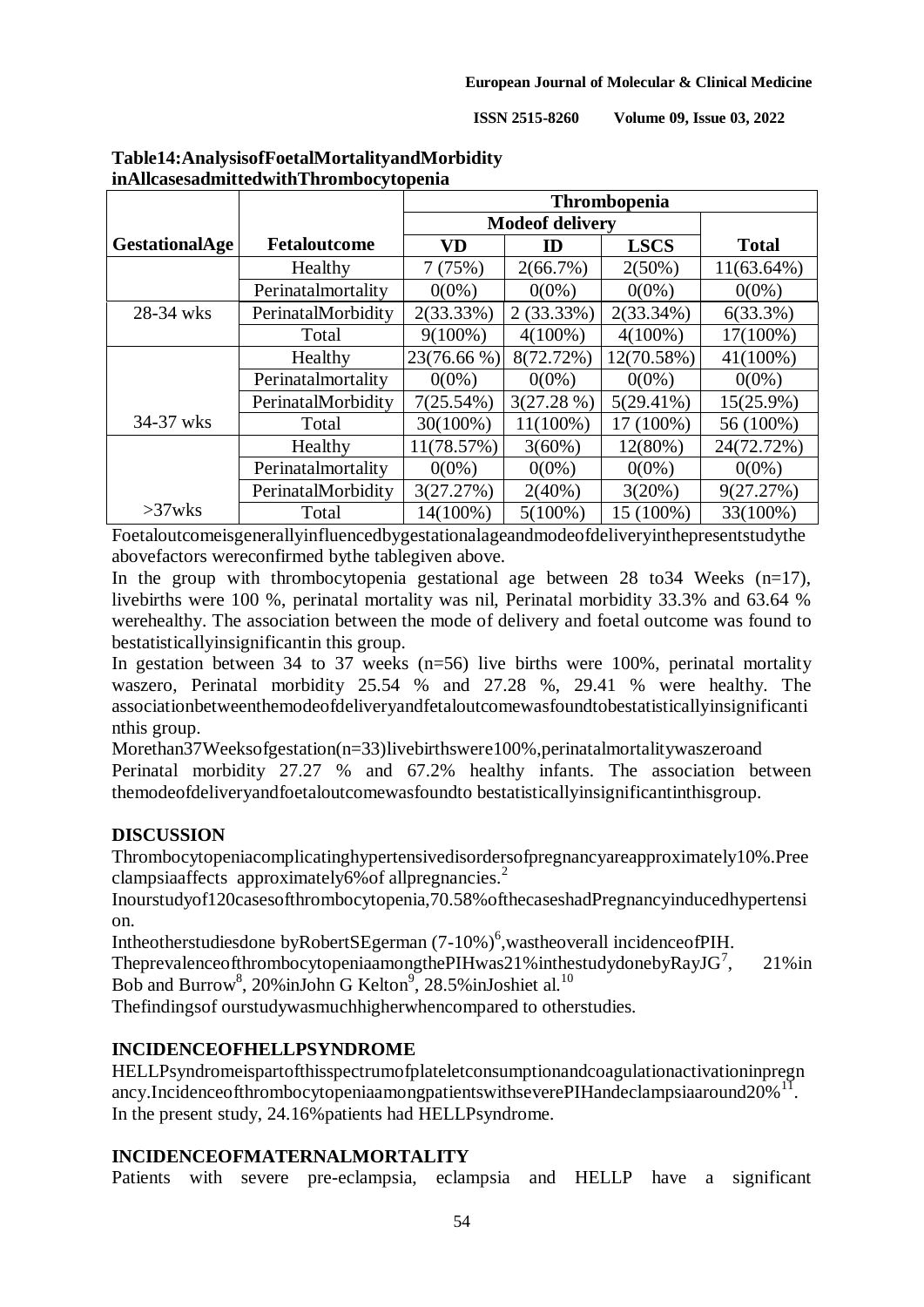maternalmortalitywhichcanrangefrom1-

 $3\%$  as a result of multisystem organization  $12$ . Inourstudy the mortality was  $2\%$  among the HELLP. This compareswith others asfollows

### **INCIDENCEOFFOETAL MORBIDITY**

IUGR is a most common fetal morbidity associated with PIH and thrombocytopenia. In thepresentstudy incidenceofFoetal Morbidity was28 %.This compareswith thefollowing

### **CONCLUSION**

Thrombocytopeniainpregnancy-inducedhypertensionisassociatedwithadangerforboththe

mother and the foetus, according to the American Heart Association. The concomitantcausesofthrombocytopenia,includingasabruption,retentionofadeadfoetus,septicae mia,and disseminated intravascular coagulation, exacerbate the complication of the disease.Thrombocytopenia is more common among women who have experienced the onset ofpregnancy-

inducedhypertensionearlyon,anditisassociatedwithsubstantialmorbidityforboththemother and the foetus.

HELLP syndrome continues to be a source of concern for obstetric health care providers.The nonspecific signs and symptoms of many illnesses early in the disease process makecorrect identification difficult, and delaying early treatment, which has the best prognosisforbothmaternalandfoetaloutcomes,furthercomplicatesthesituationanddelaystreatme nt. The presence of thrombocytopenia per se has no effect on the mode of delivery.Mild thrombocytopenia was frequent in the third trimester, and it had a benign course afterdelivery.Administrationofcorticosteroids–

dexamethasonerescuetothemothershouldbedoneassoonaspossibletoincreasetheplateletcountan dtoenhancelungmaturity,aswellas to reduce the risk of intraventricular haemorrhage and necrotising enterocolitis between28 and 34 weeks of pregnancy, thereby reducing maternal and perinatal morbidity andmortality,as well as maternal andperinatal morbidity and mortality.

### **ACKNOWLEDGMENT**

TheauthoristhankfultoDepartmentofObstetricsandGynecologyforprovidingallthefacilitiesto carryout this work.

### **CONFLICTOFINTEREST**

None

# **FUNDINGSUPPORT**

Nil

## **REFERENCES**

- 1. Rohini Kondrakunta, & Sarada Bandaru. Clinical study of maternal and perinatal outcome in preeclampsia. *International Journal of Health and Clinical Research*, 2021;*4*(17):351–356.
- 2. Charo IF, Kieffer N, Philips DR. Plateletmembraneglycoproteins.Hemostasis and thrombin; basic principles and clinical practice, Philadelphia, PA: JBLippincottCo.; 1994 .p.489-507.
- 3. G. Richard Lee, John Frester, John Luken Wintrobes. Clinical hematology Vol.2,